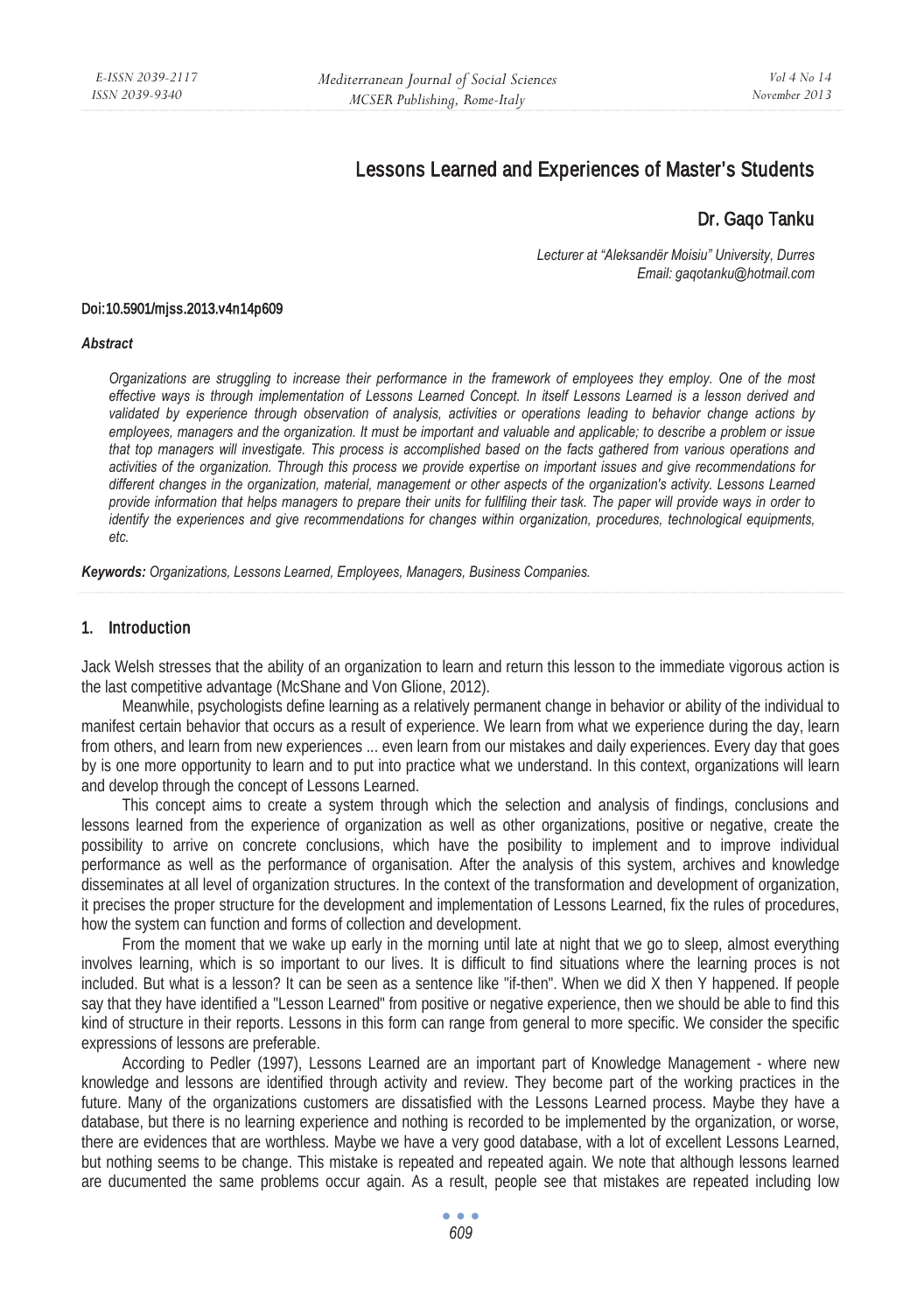efficiency. So they have the right to ask-if knowledge management and Lessons Learned are so kind and helpful, why we learn the same lessons constantly and without stoping?

The answer, apparently, is related to another observation: organizations in which knowledge management regularly delivers business value, tends to be characterized by "knowing how", which represents the best course of lessons learned.

Britton (1995), states that ... a learning organization actively combines experience and knowledge of its members and partners through the development of practices, policies, procedures and systems. In this way they constantly improve the ability of organisation to set and achieve goals, satisfy stakeholders, develop its practice, assess and develop their people and achieve its mission.

As a definition with Lessons Learned (Glossary:OECD Publications, Paris 2002)we understand generalizations based on experience evaluation through projects, programs, or policies that are abstracted by circumstances and implemented in different areas. Lesson learned is useful information of project management, gained through experiences, which organizations must keep to use in the future. It may also be appropriate for other organizations, and can be a valuable technique, a result which we would like to repeat or may have undesirable result, which would like to avoid in the future. Often, the lesson learned is identified as asking, "What worked and what did not work?"

Lessons learned can be categorized as something learned from experience, from a bad experience, which serves to avoid repeating the mistake that is made, a knowledge gained from a novelty or a bad experience, which leads to improve the process.

Lessons learned are also accomplished through learning from experience. An albanian expression-says "For as many years that we live we learn" which means that experience gives knowledge, certainty, confidence, makes people more responsible to a situation experienced before. We can not repeat the previous mistakes, but to minimize them as much as possible.

Many authors have treated "The learning from experience", but among them we will cite Kolb. His theory is defined as "the process whereby knowledge is created through experience. Results of combining knowledge with experience gained transformation ", as the following scheme shows (Armstrong,1999).



The learning experience theory presented by Kolb, shows a circle with four elements:

- 1. Concrete experience
- 2. Observation and reflection,
- 3. Forming abstract concepts,
- 4. Testing new situations,

The circle begins with an experience within a company.

## 2. Thoughts and Experiences of Master's students about the concept of Lessons Learned

Master's students addressed a number of questions, whose purpose was not only their level of knowledge, but also measures for the implementation of this concept in practice. We clarify that the majority of students are employed, which creates the opportunity to see in practice and more closely the implementation of Lessons Learned concept.

## 3. The First Question: Do the Employee Know the Concept of Lessons Learned in the Workplace?

In their responses, students (40% of them) noted that the concept relates to learning from experience and mistakes, and

 $\bullet$   $\bullet$   $\bullet$ *610*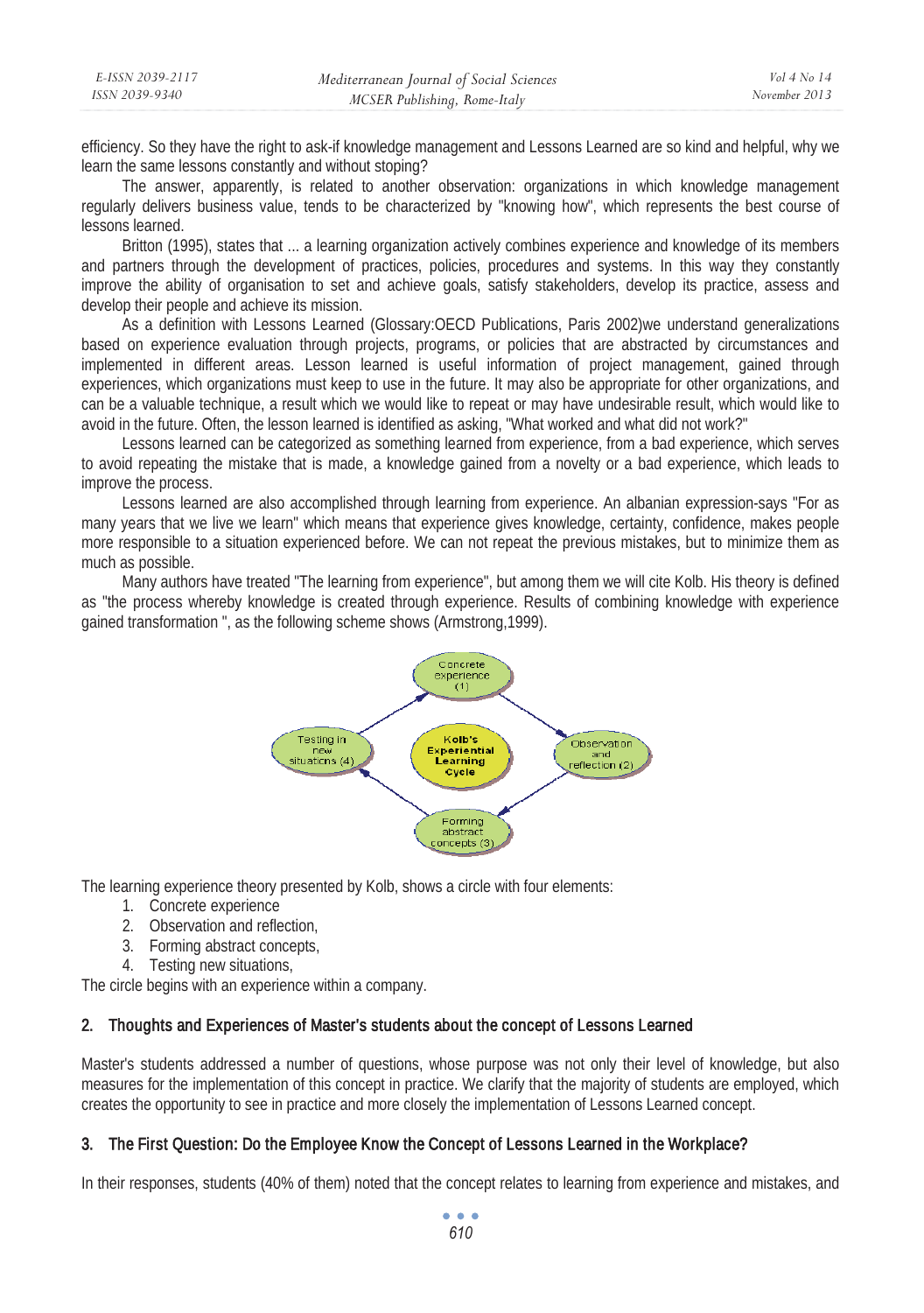that theories are not recognized in all organizations. Some of the students (30%) who work in the banking system, state that their organizations have received international banking experience from "mothers" banks. According to them it is easily understandable when you become a new member of the organization. New staff is trained by senior staff with a lot of experience and their ideas are taken into consideration in the design of new bank procedures and most importantly in the case of mistakes, staff and all key leaders, trying to solve problems by avoiding mistakes arising from their wrong actions. In this way they avoid mistakes that may be repeated. We think that this is the strongest points, because feeling pressure free of possible mistakes, all employees will work without stress. Another strong point are open discussion among colleagues and managers, where they all learn from experiences as well as from mistakes of each other.

Meanwhile, some students (20%), that are not employed in a bank, states that the key leaders of them organization accept on the principal that leassons learned is a good tool to develop the organisation but on the other hand there are not serious and concrete efforts to implement this concept in practice.

### 4. Second Question: Do the Top Managers have Knowledge of Lessons Learned?

Responses consist in the fact that the top managers of banking systems, have indicated that they creates advantages for management through the concept of Lessons Learned, while managers outside the banking system, do not have deep knowledge about the concept of lessons learned or they have superficial knowledge. Above all, they do not have the will to implement it. Thus, some students(10%) that are employed in restaurants, emphasize that these concepts are not recognized, but the managers see their success or survival of their business based on tougher measures, mainly through the application of the system of fines ( five thousand ALL for every mistake or a worker who was caught with a mobile phone in hand).

In the banking system, managers themselves adopting procedures, keep as a good measure the introduction of the concept of Lessons Learned. Procedures include what might be called "probable mistake of employees" unless the mistake is not classified as "human mistake" (theft, misuse of job, bribery, etc.). So, through procedures that are clear and favoring resolution of problems the concept of Lessons Learned is implemented.

#### 5. Another question: Are there practical measures to implement this concept, a platform or written document?

In some organizations where master degree students are employeed, there are separate departments. Their mission is to develop the procedures and policies of organizations, within banking systems. Through them the ideas are going at any corner of organisation with the aim to perfect working process and to ensure high performance.

In their responses, students point out that there have been many cases in which procedures or practices have changed as a result of the experience of employees or the mistakes that occurred during the work process. Practical measures or written documents in case of mistakes within organization, have arisen as a result of experience gained over the years.

Finally, we can say that based on the questionnaire developed there are some conclusions:

- a. The concept of Lessons learned is not recognized at different levels of organisations.
- b. The banking system organizations made good steps compared with organisations that belong to other bussiness.
- c. The spread of the knowledge about the benefits of Lessons Learned concept is more actual than before.

The below scheme shows implementation of Lessons Learned concept:

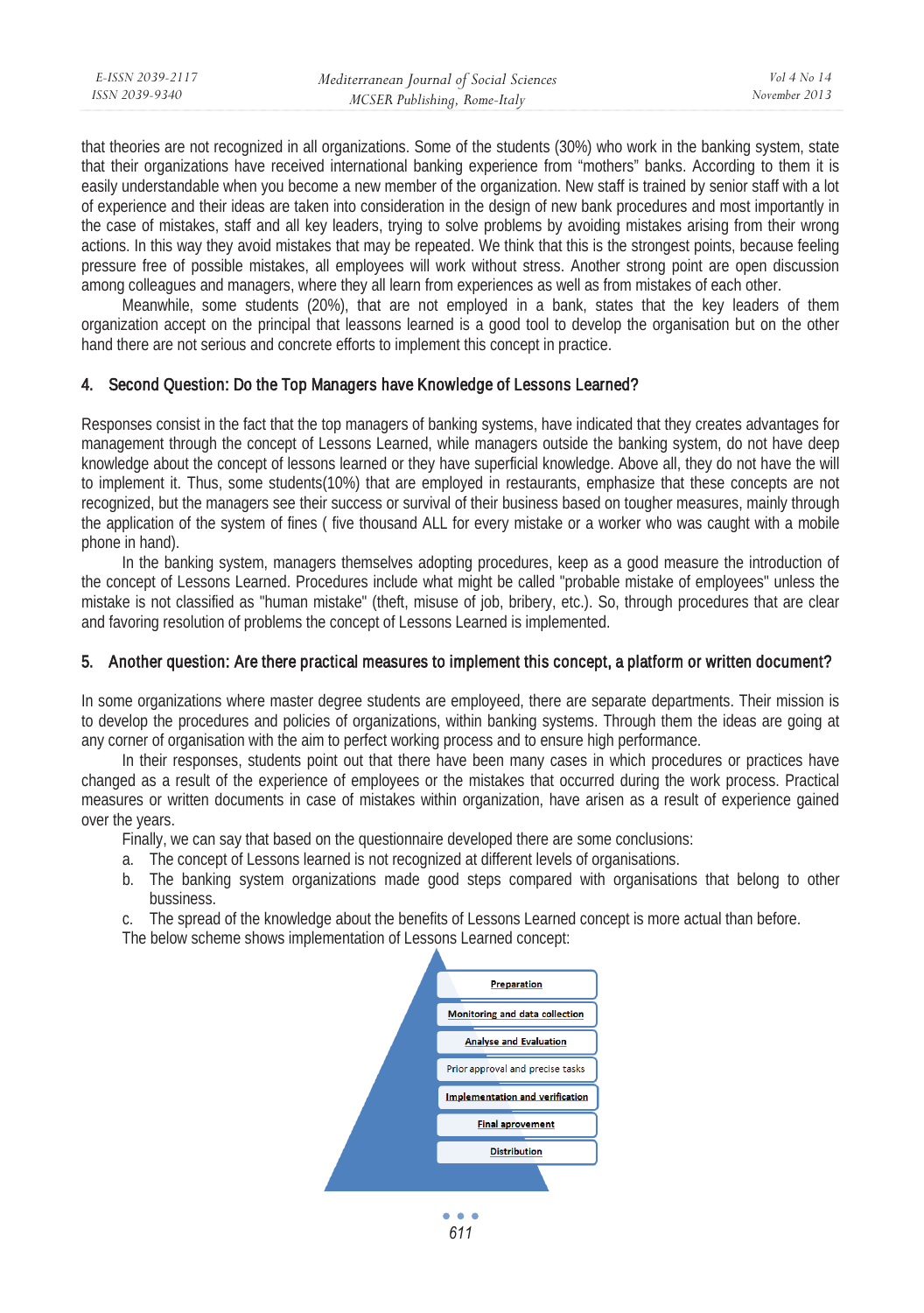#### 6. Case Studies from Some Bussiness Companies

The "Credit Agricole Albania" bank company has special structure that deals with the design of appropriate procedures in case of mistakes or successes. The structure is called "Help Desk", which helps staff when face resolving operational issues, administrative or technological. This structure is very well organized. It needs only an email, and then is its obligation to respond directly and provide solutions to the problem, by recommending the responsible departments. In cases where a problem /mistakes appear "Help Desk" has data records. Through them it can recommend the right solution as have done before for others departament. So through such procedures everyone can learn from previous experiences.

In some organizations even when there is no special structure, the mission is assigned to other departments, for example the department of Human Resource Management, or particular persons as additional task. Training for the existing and new staff is often organized by this department. Many of the trainings focus their attention by reviewing and changing procedures based on the gained experience.

Other experience is offered by students who work outside the banking system. The written platforms exist to the extent that there are required by managers as a legal obligation. For instance, training of employees to the risks of specific works, "The Book of Training", "Work Book Accidents" and the measures taken for the emerging technical issues. Some students (20%) says that their organizations have no written platforms, which has to be considered by firms as an important strategic direction, they are not well structurally organised and clearly at their strategic mission. In most departments there is the concept of learning from mistakes, as a spontaneous way.

#### 7. The "Blue-Imperial" Selita Company, Water Production, Tirana

The company's Imperial Blue Limited it produces available water, easier and cleaner biologically in Albania. Selita water is filled directly at the source in 6 ° Celsius temperature and undergoes a careful disinfection and cleaning that does not eliminate mineral content and high nutritional value of this water. This is like a perfect gift for population, water with low levels of magnesium, calcium and chloride and with a perfect pH of 7.1. This company spent a lot of money by investing in building a new water plant in the area of Dajti, Qafe Molle, Tirana. The first step was the establishment of the company's objectives, specifically the introduction of the product in the Albanian market, using the good name of this water that has been for years. The main objective was to fullfill the desire of customers.

The second step was to pass the necessary information regarding the objectives of the company to its employees, mainly to marketing managers and distributors. Meanwhile, the company bypassed the monitoring process of its employees, specifically to the managers of distribution line. As a result of consolidated business culture, the company did not evaluate the performance evaluation of employees as well as distribution line managers, based on the plan of their work in fulfilling the objectives of the company. Thus, the company made another mistake, by giving extra money to the distribution line managers without being based on their performance.

The result was disastrous for business. The company had distributed goods and no money collection. Refrigerators of company that should have been given to different businesses in exchange for the right use of water were sold by water distributors to these businesses and the money went to the pockets of the distributors. The initial price negotiated with businesses was increased "unofficially". The company did not have information. Consequently, it had created dissasfication from businesses by abandoning the product. Rolling stock of the company, as cars and vans used for personal purposes performed delays in product shipments to customers and caused dissasfication. Company decided to analyze the problem.

In such circumstances the company decided to collect information regarding client dissasfication. An observation and supervision of company's departments work, was made mostly focused on distribution and marketing departments. During observations, were noted unclear situation and doubtful earnings figures in relation to finance department.

After collecting the necessary information, the company made a detailed analysis of facts and figures, evalueted the total damaged caused, the origin of the damage by rebuilding scheme of activity undertaken up to that point of making an assessment of the individuals that were in charge.

At the end, the final conclusion arrived through analysis developed with Top Managers. The company adopted a new action strategy and defined specific tasks to achieve the goal. The company already had learned a lesson. Followingly, it started to implement the development plan, setting the agenda focused mostly on verification of their work in the near future. The main objective of this strategy was based on lessons learned earlier. The Company for any moment did not have the right to bypass the control and supervision of ongoing work on any process, no matter how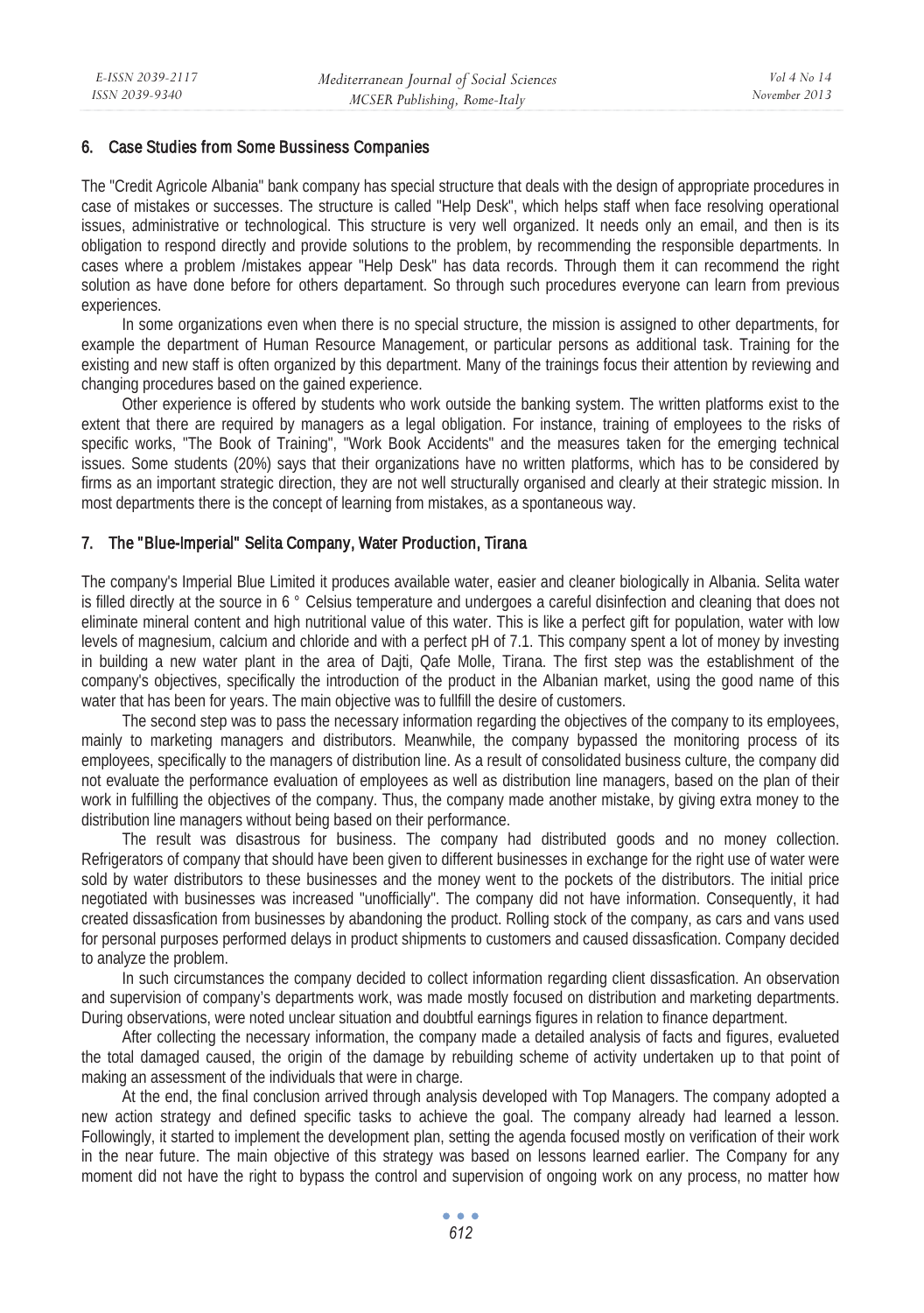simple it was. The company took care about the distribution of the new strategy as well as guidelines to all employees. In this way, the objective of the company was made part of the individual objectives of each employee at their place of employment.

As noted above, the process of learning through the process of lessons learned is learning the lessons from successes and failures, from possible mistakes.So there is nothing but perfection of daily work. We learn every day how to do more work in less time, how to bear fruits from the mistakes that will serve us in the future.

Albania Pespa & Aluminum Company produces and installs aluminum profiles and has some units' production, where each unit has its machinery production as well as specialized workers. During daily work has happened that one of the workers was hurt. He was given first aid and was immediately sent to hospital by colleagues. Managers, since they had not caught the problem before, were placed immediately to take care of him. They analyzed the situation by focusing on:

How often such accidents occur, -How many accidents per year,-What are the factors that have led to accidents,- How are the conditions of labor,-What should be done to prevent them?

Referring to Kolb's circle, after such accidents we have the posibility to reflect regarding this situation, on this bad experience. After analyzing the situation, it concluded that such accidents do not occur often, not so serious, although the injured have been growing in recent years. Managers analyzed the factors that led to the injured and came to the conclusion that the event can be avoided, if workers were trained regarding the use of machinery.The security rules were put in technical and production departments showing workers how careful should they be during work process. Working conditions are now good and the machines are placed in appropriate space to allow movement during the working process. To prevent the situation we have to have a detailed plan in order to find a good solution.

After that the company was able to analyze and draw conclusions about what happened. Due to the fact that the worker was injured too much and the event took large size, the company covered all expenses for one year as well as paying the pension for one year. From the analysis was concluded that three factors have led to accidents that should be eliminated:

Training line managers. Every line managers in every unit production after the accident was decided to be sent to a training center, to be trained about the dangers of working with machinery, work on site work, how to give first aid to an injured person. Each worker should be trained early regarding how to use the machinery and take care about himslef at the workplace, to test their capacity and finally accepted on the basis of testing.

Establishment of technical safety regulations. In each unit production, in front of any dangerous machinery, should be placed safety rules in order to draw attention to the technical workers at any time during labor. Technical safety rules constitute a serious advantage as we show moments of control by the state or other institutions that care for the progress of companies.

The third factor is the employees self care. Even the managers need to be responsible on how many units should they produce per day. They set a certain number of products produced per day, because workers since they need to manage to produce within a deadline, hurry and this can lead to injury. Workers should also pay much attention during the use of machinery.

In the following company, a lawyer designed and prepared technical safety regulations, which were placed in each production unit. After that no one was injured in the unit production.

As you can see, experience is a very good teacher for all, in this case through a negative experience. If an accident does not occur, the company can ignore the training of workers and the establishment of rules of technical safety in environments production. The lesson consisted of: a new-employee should be trained before starting the work.

### 8. Conclusions

Lessons learned concept, as discussed in this paper, still applies as a new concept. It aims is to build the system, which through the selection and analysis of findings, conclusions and lessons learned from the experience comes to concrete conclusions, which have opportunities to implement in business companies. This system after the analysis is recorded and knowledge is distributed within the organization structures.

Through this knowledge and distribution within the organization, is accomplished a great support to run business operations and increased efficiency.

By using the lessons learned concept, it will create the right access not only to identify the prevalence of experience within organizations, but also getting Lessons Learned by other organizations.

Through this process, it becomes possible to create a system to identify and integrate critical issues organizations,